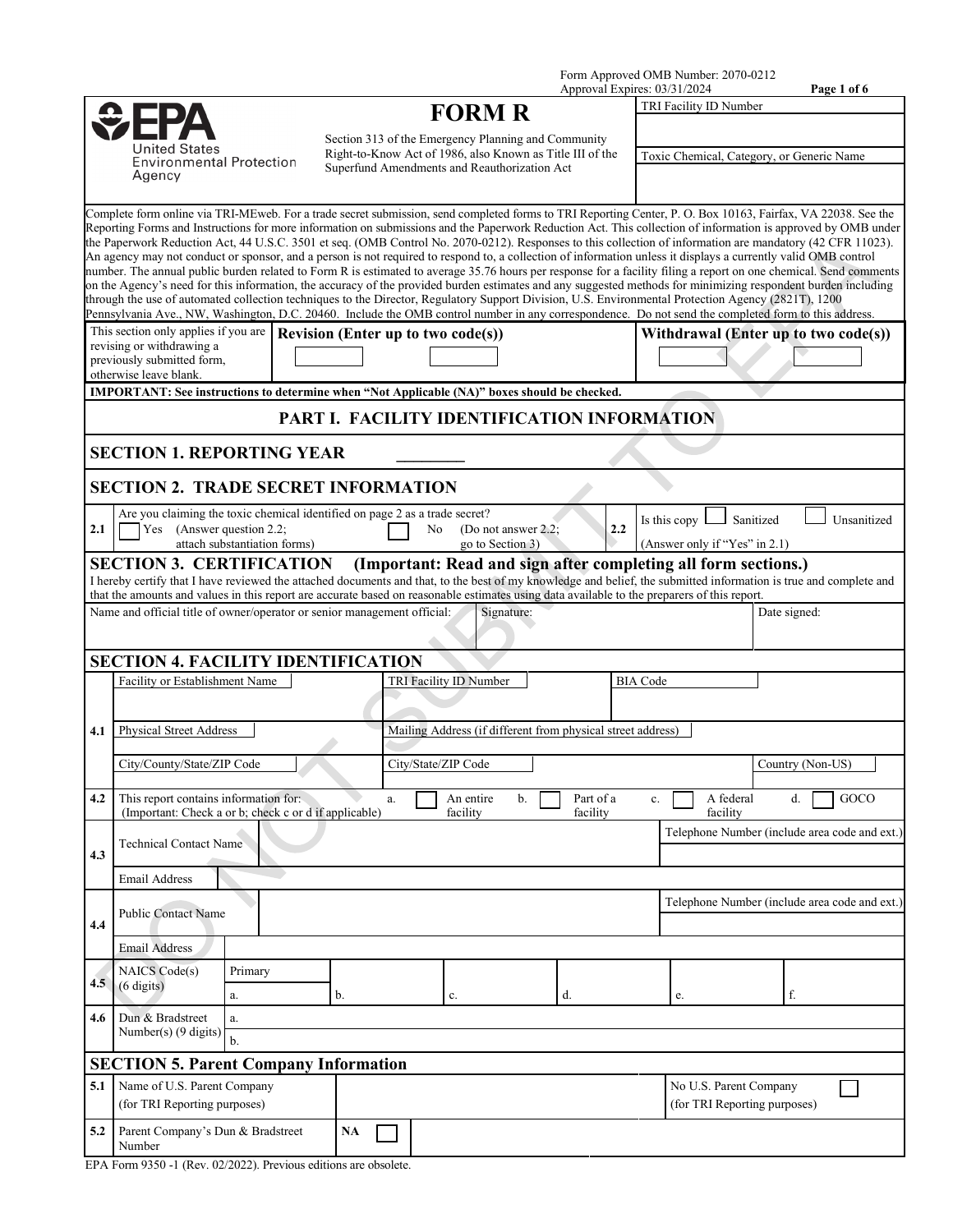|       |                                                                                                                                                                                                                                                                                                        |                                                                                                             |                                                       |                                                           |                                    | Approval Expires: 03/31/2024 | Form Approved OMB Number: 2070-0212                                                 | Page 2 of 6                                                           |  |
|-------|--------------------------------------------------------------------------------------------------------------------------------------------------------------------------------------------------------------------------------------------------------------------------------------------------------|-------------------------------------------------------------------------------------------------------------|-------------------------------------------------------|-----------------------------------------------------------|------------------------------------|------------------------------|-------------------------------------------------------------------------------------|-----------------------------------------------------------------------|--|
|       |                                                                                                                                                                                                                                                                                                        |                                                                                                             |                                                       |                                                           |                                    |                              | TRI Facility ID Number                                                              |                                                                       |  |
|       |                                                                                                                                                                                                                                                                                                        |                                                                                                             | <b>FORM R</b>                                         |                                                           |                                    |                              |                                                                                     |                                                                       |  |
|       |                                                                                                                                                                                                                                                                                                        | Part II. CHEMICAL-SPECIFIC INFORMATION                                                                      |                                                       |                                                           |                                    |                              |                                                                                     | Toxic Chemical, Category, or Generic Name                             |  |
|       | <b>SECTION 1. TOXIC CHEMICAL IDENTITY</b><br>(Important: DO NOT complete this section if you are reporting a mixture component in Section 2 below.)                                                                                                                                                    |                                                                                                             |                                                       |                                                           |                                    |                              |                                                                                     |                                                                       |  |
| 1.1   | CAS Number (Important: Enter only one number exactly as it appears on the Section 313 list. Enter category code if reporting a chemical category.)                                                                                                                                                     |                                                                                                             |                                                       |                                                           |                                    |                              |                                                                                     |                                                                       |  |
|       |                                                                                                                                                                                                                                                                                                        |                                                                                                             |                                                       |                                                           |                                    |                              |                                                                                     |                                                                       |  |
| 1.2   | Toxic Chemical or Chemical Category Name (Important: Enter only one name exactly as it appears on the Section 313 list.)                                                                                                                                                                               |                                                                                                             |                                                       |                                                           |                                    |                              |                                                                                     |                                                                       |  |
|       |                                                                                                                                                                                                                                                                                                        |                                                                                                             |                                                       |                                                           |                                    |                              |                                                                                     |                                                                       |  |
| 1.3   | Generic Chemical Name (Important: Complete only if Part I, Section 2.1 is checked "Yes". Generic Name must be structurally descriptive.)                                                                                                                                                               |                                                                                                             |                                                       |                                                           |                                    |                              |                                                                                     |                                                                       |  |
|       |                                                                                                                                                                                                                                                                                                        |                                                                                                             |                                                       |                                                           |                                    |                              |                                                                                     |                                                                       |  |
|       | <b>SECTION 2. MIXTURE COMPONENT IDENTITY</b>                                                                                                                                                                                                                                                           |                                                                                                             |                                                       |                                                           |                                    |                              |                                                                                     | (Important: DO NOT complete this section if you completed Section 1.) |  |
| 2.1   | Generic Chemical Name Provided by Supplier (Important: Maximum of 70 characters, including numbers, letters, spaces, and punctuation.)                                                                                                                                                                 |                                                                                                             |                                                       |                                                           |                                    |                              |                                                                                     |                                                                       |  |
|       |                                                                                                                                                                                                                                                                                                        |                                                                                                             |                                                       |                                                           |                                    |                              |                                                                                     |                                                                       |  |
|       | <b>SECTION 3. ACTIVITIES AND USES OF THE TOXIC CHEMICAL AT THE FACILITY</b>                                                                                                                                                                                                                            |                                                                                                             |                                                       |                                                           |                                    |                              |                                                                                     |                                                                       |  |
|       | (Important: Check all that apply.)                                                                                                                                                                                                                                                                     |                                                                                                             |                                                       |                                                           |                                    |                              |                                                                                     |                                                                       |  |
| 3.1   | Manufacture the toxic<br>chemical:                                                                                                                                                                                                                                                                     | 3.2                                                                                                         | Process the toxic chemical:                           |                                                           | 3.3                                |                              | Otherwise use the toxic chemical:                                                   |                                                                       |  |
|       | a. $\Box$ Produce b. $\Box$ Import                                                                                                                                                                                                                                                                     |                                                                                                             |                                                       |                                                           |                                    |                              |                                                                                     |                                                                       |  |
| f.    | If Produce or Import<br>c. $\Box$ For on-site use/processing<br>$d.$ $\Box$ For sale/distribution<br>e. $\Box$ As a byproduct<br>As an impurity                                                                                                                                                        | a.<br>As a reactant<br>$\mathbf{b}$ .<br>c.<br>d.<br>Repackaging<br>As an impurity<br>e.<br>f.<br>Recycling | As a formulation component<br>As an article component | Enter 4-digit<br>$code(s)$ from<br>instruction<br>package | $\mathbf{b}$ . $\Box$<br>c. $\Box$ |                              | As a chemical<br>processing aid<br>As a manufacturing aid<br>Ancillary or other use | Enter 4-digit<br>code(s) from<br>instruction<br>package               |  |
|       | SECTION 4. MAXIMUM AMOUNT OF THE TOXIC CHEMICAL ON-SITE AT ANY TIME DURING THE<br><b>CALENDAR YEAR</b>                                                                                                                                                                                                 |                                                                                                             |                                                       |                                                           |                                    |                              |                                                                                     |                                                                       |  |
| 4.1   |                                                                                                                                                                                                                                                                                                        | (Enter two-digit code from instruction package.)                                                            |                                                       |                                                           |                                    |                              |                                                                                     |                                                                       |  |
|       |                                                                                                                                                                                                                                                                                                        |                                                                                                             |                                                       |                                                           |                                    |                              |                                                                                     |                                                                       |  |
|       | SECTION 5. QUANTITY OF THE TOXIC CHEMICAL ENTERING EACH ENVIRONMENTAL MEDIUM ON-SITE                                                                                                                                                                                                                   |                                                                                                             |                                                       | A. Total Release (pounds/year*)                           |                                    |                              | <b>B.</b> Basis of Estimate                                                         | C. Percent from                                                       |  |
|       |                                                                                                                                                                                                                                                                                                        |                                                                                                             |                                                       | (Enter a range code** or estimate)                        |                                    | (Enter code)                 |                                                                                     | <b>Stormwater</b>                                                     |  |
| 5.1   | Fugitive or non-point<br>air emissions                                                                                                                                                                                                                                                                 |                                                                                                             | NA                                                    |                                                           |                                    |                              |                                                                                     |                                                                       |  |
| 5.2   | Stack or point air<br>emissions                                                                                                                                                                                                                                                                        |                                                                                                             | NA                                                    |                                                           |                                    |                              |                                                                                     |                                                                       |  |
| 5.3   | Discharges to receiving streams or water<br>bodies (Enter one name per box)                                                                                                                                                                                                                            |                                                                                                             | NA                                                    |                                                           |                                    |                              |                                                                                     |                                                                       |  |
|       | Stream or Water Body Name                                                                                                                                                                                                                                                                              | Reach Code (optional)                                                                                       |                                                       |                                                           |                                    |                              |                                                                                     |                                                                       |  |
| 5.3.1 |                                                                                                                                                                                                                                                                                                        |                                                                                                             |                                                       |                                                           |                                    |                              |                                                                                     |                                                                       |  |
| 5.3.2 |                                                                                                                                                                                                                                                                                                        |                                                                                                             |                                                       |                                                           |                                    |                              |                                                                                     |                                                                       |  |
|       | If additional pages of Part II, Section 3.2 and 3.3 are attached, indicate the total number of pages in this box<br>and indicate the Part II, Section 3.2 and 3.3 page number in this box.<br>If additional pages of Part II, Section 5.3 are attached, indicate the total number of pages in this box |                                                                                                             |                                                       | (Example: 1, 2, 3, etc.)                                  |                                    |                              |                                                                                     |                                                                       |  |
|       | and indicate the Part II, Section 5.3 page number in this box.                                                                                                                                                                                                                                         |                                                                                                             |                                                       | (Example: 1, 2, 3, etc.)                                  |                                    |                              |                                                                                     |                                                                       |  |

EPA form 9350 -1 (Rev. 02/2022). Previous editions are obsolete. \*For Dioxin or Dioxin-like compounds, report in grams/year.

\*\*Range Codes: A= 1-10 pounds; B= 11-499 pounds; C= 500-999 pounds.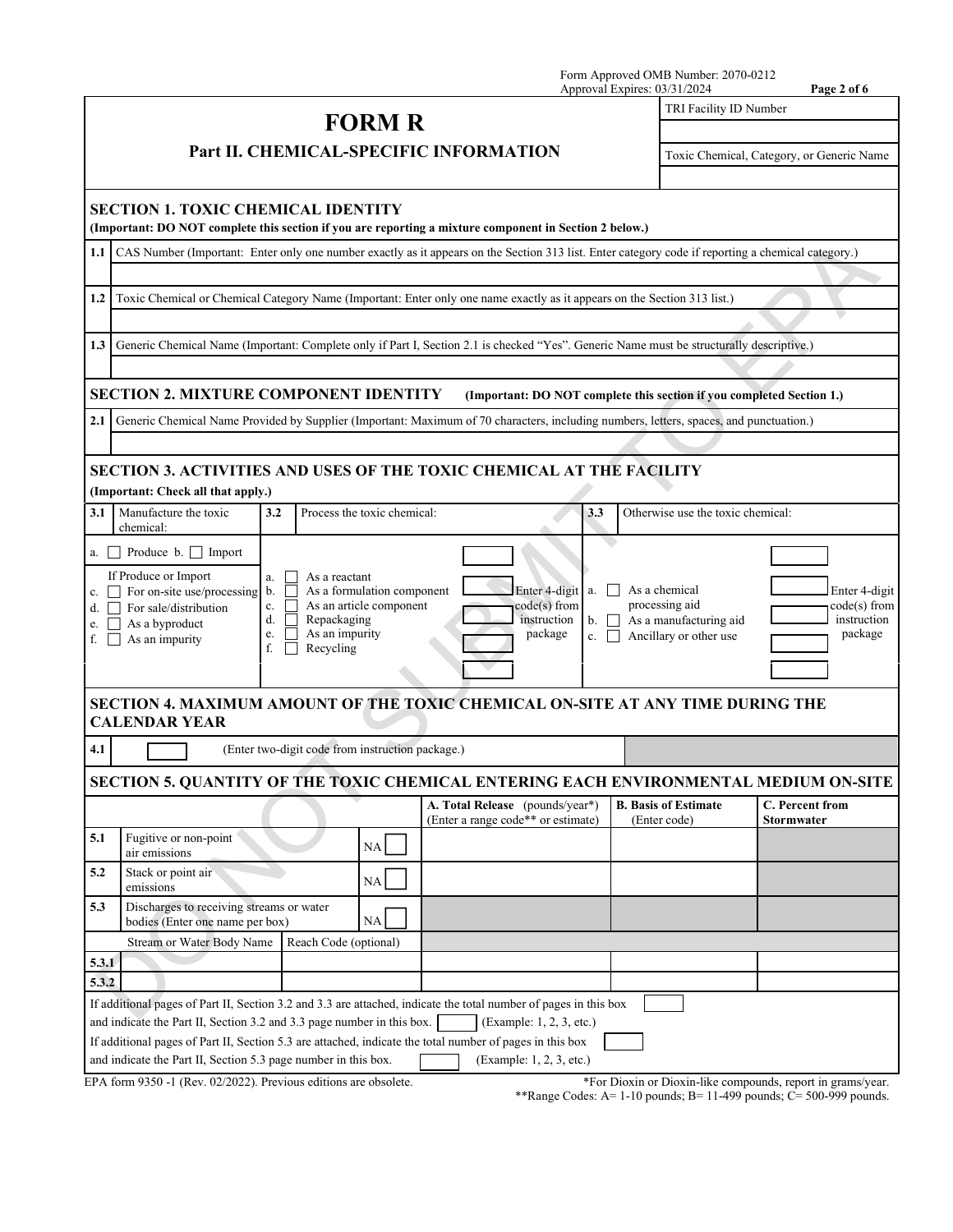Form Approved OMB Number: 2070-0212 Approval Expires: 03/31/2024 **Page 3 of 6**

## **FORM R**

TRI Facility ID Number

**Part II. CHEMICAL-SPECIFIC INFORMATION (CONTINUED)**

Toxic Chemical, Category, or Generic Name

## **SECTION 5. QUANTITY OF THE TOXIC CHEMICAL ENTERING EACH ENVIRONMENTAL MEDIUM ON-SITE (continued)**

| (continueu)                                                                                                                                                                           |                                                                                                          |    |        |                                                                       |     |                             |                                             |  |  |  |
|---------------------------------------------------------------------------------------------------------------------------------------------------------------------------------------|----------------------------------------------------------------------------------------------------------|----|--------|-----------------------------------------------------------------------|-----|-----------------------------|---------------------------------------------|--|--|--|
|                                                                                                                                                                                       |                                                                                                          | NA |        | A. Total Release (pounds/year*) (Enter a range<br>code** or estimate) |     |                             | <b>B. Basis of Estimate</b><br>(Enter code) |  |  |  |
| 5.4-5.5                                                                                                                                                                               | Disposal to land on-site                                                                                 |    |        |                                                                       |     |                             |                                             |  |  |  |
| 5.4.1<br>Class I Underground<br>Injection Wells                                                                                                                                       |                                                                                                          |    |        |                                                                       |     |                             |                                             |  |  |  |
| 5.4.2                                                                                                                                                                                 | Class II-V Underground<br>Injection Wells                                                                |    |        |                                                                       |     |                             |                                             |  |  |  |
| 5.5.1A                                                                                                                                                                                | RCRA Subtitle C landfills                                                                                |    |        |                                                                       |     |                             |                                             |  |  |  |
| 5.5.1B                                                                                                                                                                                | Other landfills                                                                                          |    |        |                                                                       |     |                             |                                             |  |  |  |
| 5.5.2                                                                                                                                                                                 | Land treatment/application<br>farming                                                                    |    |        |                                                                       |     |                             |                                             |  |  |  |
| 5.5.3A                                                                                                                                                                                | RCRA Subtitle C surface<br>impoundments                                                                  |    |        |                                                                       |     |                             |                                             |  |  |  |
| 5.5.3B                                                                                                                                                                                | Other surface impoundments                                                                               |    |        |                                                                       |     |                             |                                             |  |  |  |
| 5.5.4                                                                                                                                                                                 | Other disposal                                                                                           |    |        |                                                                       |     |                             |                                             |  |  |  |
| <b>Optional Waste Rock Piles Information</b><br>You may check this box if your Section 5.5 quantities include "waste rock piles." Enter quantity of "waste rock piles" (pounds/year*) |                                                                                                          |    |        |                                                                       |     |                             |                                             |  |  |  |
|                                                                                                                                                                                       | SECTION 6. TRANSFER(S) OF THE TOXIC CHEMICAL IN WASTES TO OFF-SITE LOCATIONS                             |    |        |                                                                       |     |                             |                                             |  |  |  |
| 6.1                                                                                                                                                                                   | DISCHARGES TO PUBLICLY OWNED TREATMENT WORKS (POTWs)                                                     |    |        |                                                                       |     |                             | <b>NA</b>                                   |  |  |  |
| 6.1.                                                                                                                                                                                  | POTW Name                                                                                                |    |        |                                                                       |     |                             |                                             |  |  |  |
| <b>POTW Address</b>                                                                                                                                                                   |                                                                                                          |    |        |                                                                       |     |                             |                                             |  |  |  |
| City                                                                                                                                                                                  |                                                                                                          |    | County |                                                                       |     | State                       | ZIP                                         |  |  |  |
|                                                                                                                                                                                       | A. Quantity Transferred to this POTW<br>(pounds/year*) (Enter range code**or estimate)                   |    |        | <b>B. Basis of Estimate</b><br>(Enter code)                           |     |                             | C. Disposal/Treatment (Enter code)          |  |  |  |
| 1.                                                                                                                                                                                    |                                                                                                          |    | 1.     |                                                                       |     | 1. P                        |                                             |  |  |  |
| 2.                                                                                                                                                                                    |                                                                                                          |    | 2.     |                                                                       |     |                             | 2. P                                        |  |  |  |
| 3.                                                                                                                                                                                    |                                                                                                          |    | 3.     |                                                                       |     | 3. P                        |                                             |  |  |  |
|                                                                                                                                                                                       | If additional pages of Part II, Section 6.1 are attached, indicate the total number of pages in this box |    |        |                                                                       |     |                             |                                             |  |  |  |
|                                                                                                                                                                                       | and indicate the Part II, Section 6.1 page number in this box.                                           |    |        | (Example: 1, 2, 3, etc.)                                              |     |                             |                                             |  |  |  |
| SECTION 6.2 TRANSFERS TO OTHER OFF-SITE LOCATIONS<br>NA                                                                                                                               |                                                                                                          |    |        |                                                                       |     |                             |                                             |  |  |  |
| Off-Site EPA Identification Number (RCRA ID No.)<br>6.2.                                                                                                                              |                                                                                                          |    |        |                                                                       |     |                             |                                             |  |  |  |
| Off-Site Location Name:                                                                                                                                                               |                                                                                                          |    |        |                                                                       |     |                             |                                             |  |  |  |
| Off-Site Address:                                                                                                                                                                     |                                                                                                          |    |        |                                                                       |     |                             |                                             |  |  |  |
| City                                                                                                                                                                                  |                                                                                                          |    | County | State                                                                 |     | $\ensuremath{\mathrm{ZIP}}$ | Country (non-US)                            |  |  |  |
|                                                                                                                                                                                       | Is this location under control of reporting facility or parent company?                                  |    |        |                                                                       | Yes |                             | No                                          |  |  |  |
| EPA form 9350 -1 (Rev. 02/2022). Previous editions are obsolete.<br>*For Dioxin or Dioxin-like compounds, report in grams/year.                                                       |                                                                                                          |    |        |                                                                       |     |                             |                                             |  |  |  |

\*\*Range Codes: A= 1-10 pounds; B= 11-499 pounds;  $\overline{C}$ = 500-999 pounds.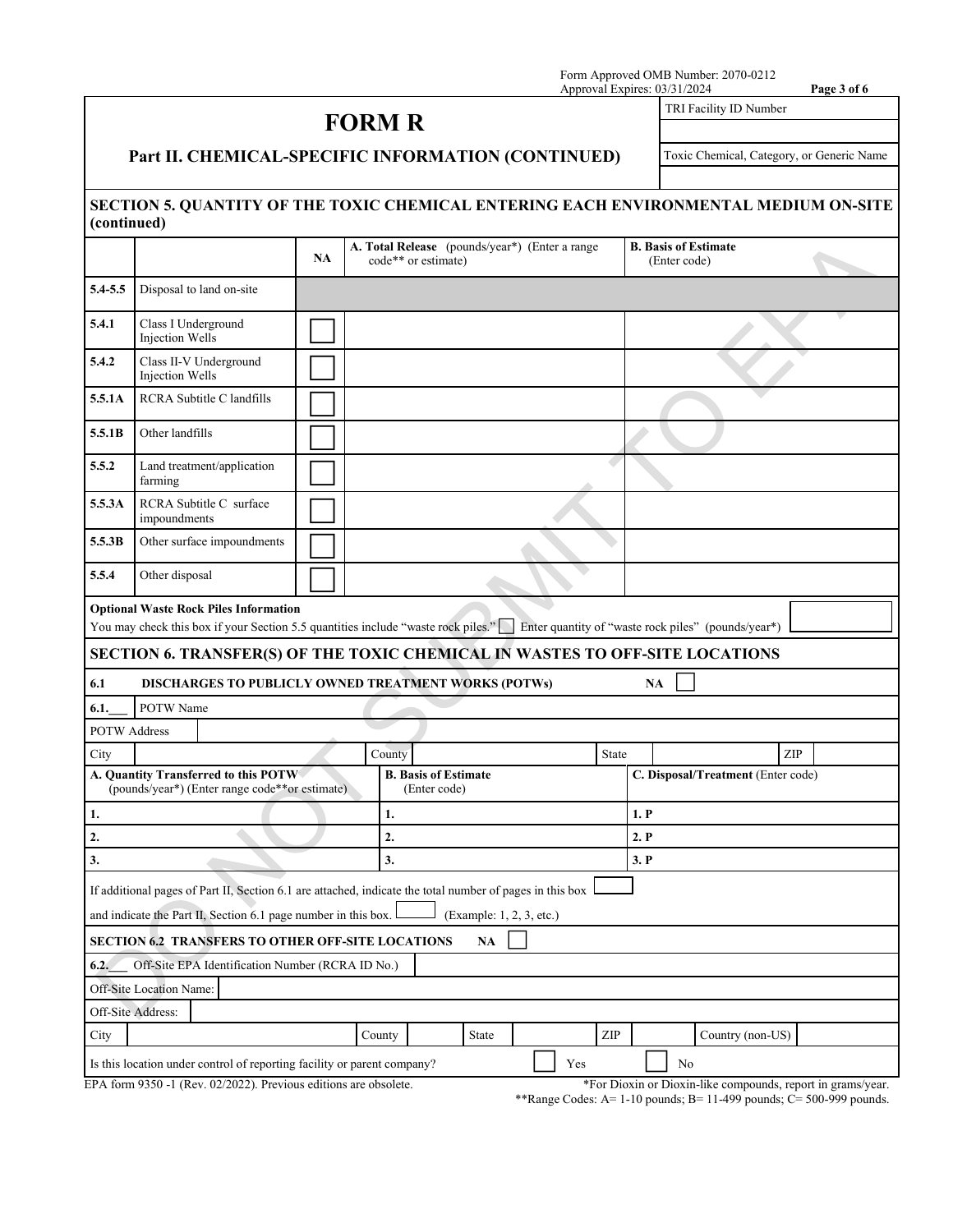|                                                                                                                                                                                |                                                                                                                                                          | Form Approved OMB Number: 2070-0212<br>Approval Expires: 03/31/2024<br>Page 4 of 6 |  |                                   |                                       |                         |                                                                                       |                        |                                                           |  |
|--------------------------------------------------------------------------------------------------------------------------------------------------------------------------------|----------------------------------------------------------------------------------------------------------------------------------------------------------|------------------------------------------------------------------------------------|--|-----------------------------------|---------------------------------------|-------------------------|---------------------------------------------------------------------------------------|------------------------|-----------------------------------------------------------|--|
|                                                                                                                                                                                |                                                                                                                                                          |                                                                                    |  |                                   |                                       |                         |                                                                                       | TRI Facility ID Number |                                                           |  |
|                                                                                                                                                                                | Part II. CHEMICAL-SPECIFIC INFORMATION (CONTINUED)                                                                                                       | <b>FORM R</b>                                                                      |  |                                   |                                       |                         |                                                                                       |                        | Toxic Chemical, Category, or Generic Name                 |  |
| SECTION 6.2. TRANSFERS TO OTHER OFF-SITE LOCATION (CONTINUED)                                                                                                                  |                                                                                                                                                          |                                                                                    |  |                                   |                                       |                         |                                                                                       |                        |                                                           |  |
| A. Total Transfer (pounds/year*)<br>(Enter a range code** or estimate)                                                                                                         | <b>B. Basis of Estimate</b>                                                                                                                              | (Enter code)                                                                       |  |                                   |                                       |                         | C. Type of Waste Treatment/Disposal/<br>Recycling/Energy Recovery (Enter code)        |                        |                                                           |  |
| 1.                                                                                                                                                                             |                                                                                                                                                          | 1.                                                                                 |  |                                   |                                       |                         | 1. M                                                                                  |                        |                                                           |  |
| $\overline{2}$ .                                                                                                                                                               |                                                                                                                                                          | 2.                                                                                 |  |                                   |                                       |                         | 2. M                                                                                  |                        |                                                           |  |
| 3.                                                                                                                                                                             |                                                                                                                                                          | 3.                                                                                 |  |                                   |                                       |                         | 3. M                                                                                  |                        |                                                           |  |
| 6.2                                                                                                                                                                            | Off-Site EPA Identification Number (RCRA ID No.)                                                                                                         |                                                                                    |  |                                   |                                       |                         |                                                                                       |                        |                                                           |  |
| Off-Site Location Name:                                                                                                                                                        |                                                                                                                                                          |                                                                                    |  |                                   |                                       |                         |                                                                                       |                        |                                                           |  |
| Off-Site Address:                                                                                                                                                              |                                                                                                                                                          |                                                                                    |  |                                   |                                       |                         |                                                                                       |                        |                                                           |  |
| City                                                                                                                                                                           |                                                                                                                                                          | County                                                                             |  | State                             |                                       | ZIP                     |                                                                                       | Country (non-US)       |                                                           |  |
| Is this location under control of reporting facility or parent company?                                                                                                        |                                                                                                                                                          |                                                                                    |  |                                   | Yes                                   | N <sub>o</sub>          |                                                                                       |                        |                                                           |  |
| A. Total Transfer (pounds/year*)<br>(Enter a range code** or estimate)                                                                                                         |                                                                                                                                                          | <b>B.</b> Basis of Estimate<br>(Enter code)                                        |  |                                   |                                       |                         | C. Type of Waste Treatment/Disposal/<br><b>Recycling/Energy Recovery (Enter code)</b> |                        |                                                           |  |
| 1.                                                                                                                                                                             |                                                                                                                                                          | 1.                                                                                 |  |                                   |                                       |                         | 1. M                                                                                  |                        |                                                           |  |
| 2.                                                                                                                                                                             |                                                                                                                                                          | 2.                                                                                 |  |                                   |                                       |                         | 2. M                                                                                  |                        |                                                           |  |
| 3.                                                                                                                                                                             | 3.                                                                                                                                                       |                                                                                    |  |                                   |                                       | 3. M                    |                                                                                       |                        |                                                           |  |
| <b>SECTION 7A. ON-SITE WASTE TREATMENT METHODS AND EFFICIENCY</b>                                                                                                              |                                                                                                                                                          |                                                                                    |  |                                   |                                       |                         |                                                                                       |                        |                                                           |  |
|                                                                                                                                                                                | Not Applicable (NA) - Check here if no on-site waste treatment method is applied to any waste stream containing the toxic chemical or chemical category. |                                                                                    |  |                                   |                                       |                         |                                                                                       |                        |                                                           |  |
| a. General Waste Stream<br>(Enter code)                                                                                                                                        |                                                                                                                                                          |                                                                                    |  | (Enter 3- or 4-character code(s)) | b. Waste Treatment Method(s) Sequence |                         |                                                                                       |                        | c. Waste Treatment Efficiency<br>(Enter 2 character code) |  |
| 7A.1a                                                                                                                                                                          | 7A.1b                                                                                                                                                    | 1                                                                                  |  |                                   |                                       | $\overline{2}$          |                                                                                       |                        | 7A.1c                                                     |  |
|                                                                                                                                                                                | 3                                                                                                                                                        | 4 <sup>′</sup>                                                                     |  |                                   |                                       | 5<br>8                  |                                                                                       |                        |                                                           |  |
|                                                                                                                                                                                | 6                                                                                                                                                        | 7<br>1                                                                             |  |                                   |                                       |                         |                                                                                       |                        |                                                           |  |
| 7A.2a                                                                                                                                                                          | 7A.2b<br>3                                                                                                                                               | $\overline{4}$                                                                     |  |                                   |                                       | $\overline{2}$<br>5     |                                                                                       |                        | 7A.2c                                                     |  |
|                                                                                                                                                                                | 6                                                                                                                                                        | 7                                                                                  |  |                                   |                                       | 8                       |                                                                                       |                        |                                                           |  |
| 7A.3a                                                                                                                                                                          | 7A.3b                                                                                                                                                    | $\perp$                                                                            |  |                                   |                                       | $\overline{\mathbf{c}}$ |                                                                                       |                        | 7A.3c                                                     |  |
|                                                                                                                                                                                | 3<br>6                                                                                                                                                   | $\overline{4}$<br>7                                                                |  |                                   |                                       | 5<br>8                  |                                                                                       |                        |                                                           |  |
| 7A.4a                                                                                                                                                                          | 7A.4b                                                                                                                                                    | 1                                                                                  |  |                                   |                                       | $\sqrt{2}$              |                                                                                       |                        | 7A.4c                                                     |  |
|                                                                                                                                                                                | $\mathfrak{Z}$                                                                                                                                           | 4<br>$\overline{7}$                                                                |  |                                   |                                       | 5<br>8                  |                                                                                       |                        |                                                           |  |
|                                                                                                                                                                                | 6                                                                                                                                                        |                                                                                    |  |                                   |                                       |                         |                                                                                       |                        |                                                           |  |
| 7A.5a                                                                                                                                                                          | 7A.5b<br>3                                                                                                                                               | 1<br>$\overline{\mathbf{4}}$                                                       |  |                                   |                                       | $\overline{2}$<br>5     |                                                                                       |                        | 7A.5c                                                     |  |
|                                                                                                                                                                                | 6                                                                                                                                                        | $\overline{7}$                                                                     |  |                                   |                                       | 8                       |                                                                                       |                        |                                                           |  |
| If additional pages of Part II, Section 6.2/7.A are attached, indicate the total number of pages in this<br>and indicate the Part II, Section 6.2/7.A page number in this box. |                                                                                                                                                          |                                                                                    |  |                                   | (Example: 1, 2, 3, etc.)              |                         | $_{\rm box}$                                                                          |                        |                                                           |  |

EPA form 9350 -1 (Rev. 02/2022). Previous editions are obsolete. \*For Dioxin or Dioxin-like compounds, report in grams/year.

\*\*Range Codes: A= 1-10 pounds; B= 11-499 pounds; C= 500-999 pounds.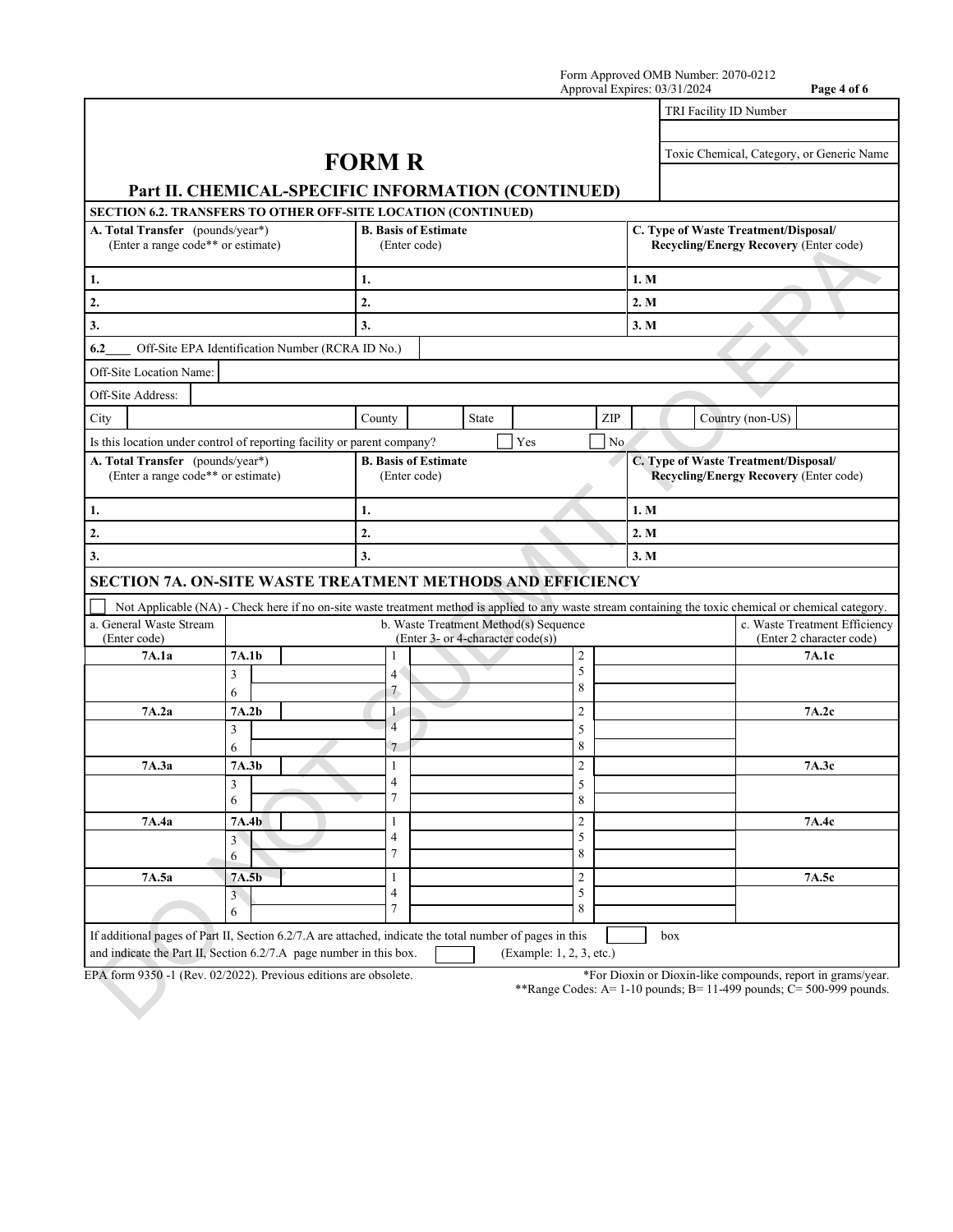|        |                                                       |                                                                                                                                                                                        |                                                          |    | Form Approved OMB Number: 2070-0212<br>Approval Expires: 03/31/2024 |                                                         | Page 5 of 6                                              |  |
|--------|-------------------------------------------------------|----------------------------------------------------------------------------------------------------------------------------------------------------------------------------------------|----------------------------------------------------------|----|---------------------------------------------------------------------|---------------------------------------------------------|----------------------------------------------------------|--|
|        |                                                       |                                                                                                                                                                                        |                                                          |    |                                                                     | TRI Facility ID Number                                  |                                                          |  |
|        |                                                       |                                                                                                                                                                                        | <b>FORM R</b>                                            |    |                                                                     |                                                         |                                                          |  |
|        |                                                       | Part II. CHEMICAL-SPECIFIC INFORMATION (CONTINUED)                                                                                                                                     |                                                          |    |                                                                     | Toxic Chemical, Category, or Generic Name               |                                                          |  |
|        |                                                       | <b>SECTION 7B. ON-SITE ENERGY RECOVERY PROCESSES</b>                                                                                                                                   |                                                          |    |                                                                     |                                                         |                                                          |  |
|        | NA                                                    | Check here if no on-site energy recovery is applied to any waste stream containing the toxic chemical or chemical category.                                                            |                                                          |    |                                                                     |                                                         |                                                          |  |
|        |                                                       | Energy Recovery Methods (Enter 3-character code(s))                                                                                                                                    |                                                          |    |                                                                     |                                                         |                                                          |  |
|        | 1                                                     | $\overline{2}$                                                                                                                                                                         |                                                          | 3  |                                                                     |                                                         |                                                          |  |
|        |                                                       | <b>SECTION 7C. ON-SITE RECYLING PROCESSES</b>                                                                                                                                          |                                                          |    |                                                                     |                                                         |                                                          |  |
|        | <b>NA</b>                                             | Check here if no on-site recycling is applied to any waste stream containing the toxic chemical or chemical category.                                                                  |                                                          |    |                                                                     |                                                         |                                                          |  |
|        |                                                       | Recycling Methods (Enter 3-character code(s))                                                                                                                                          |                                                          |    |                                                                     |                                                         |                                                          |  |
|        | 1.                                                    | 2.                                                                                                                                                                                     |                                                          | 3. |                                                                     |                                                         |                                                          |  |
|        |                                                       | <b>SECTION 8. SOURCE REDUCTION AND WASTE MANAGEMENT</b>                                                                                                                                |                                                          |    |                                                                     |                                                         |                                                          |  |
|        |                                                       |                                                                                                                                                                                        | Column A<br>Prior Year<br>(pounds/year*)                 |    | Column B<br><b>Current Reporting</b><br>Year (pounds/year*)         | Column <sub>C</sub><br>Following Year<br>(pounds/year*) | Column D<br>Second Following Year<br>(pounds/year*)      |  |
|        |                                                       | 8.1 - 8.7 Production-Related Waste Managed                                                                                                                                             |                                                          |    |                                                                     |                                                         |                                                          |  |
| 8.1a   |                                                       | Total on-site disposal to Class I Underground Injection Wells,<br>RCRA Subtitle C landfills, and other landfills                                                                       |                                                          |    |                                                                     |                                                         |                                                          |  |
| 8.1b   |                                                       | Total other on-site disposal or other releases                                                                                                                                         |                                                          |    |                                                                     |                                                         |                                                          |  |
| 8.1c   |                                                       | Total off-site disposal to Class I Underground Injection Wells,<br>RCRA Subtitle C landfills, and other landfills                                                                      |                                                          |    |                                                                     |                                                         |                                                          |  |
| 8.1d   |                                                       | Total other off-site disposal or other releases                                                                                                                                        |                                                          |    |                                                                     |                                                         |                                                          |  |
| 8.2    |                                                       | Quantity used for energy recovery on-site                                                                                                                                              |                                                          |    |                                                                     |                                                         |                                                          |  |
| 8.3    |                                                       | Quantity used for energy recovery off-site                                                                                                                                             |                                                          |    |                                                                     |                                                         |                                                          |  |
| 8.4    | Quantity recycled on-site                             |                                                                                                                                                                                        |                                                          |    |                                                                     |                                                         |                                                          |  |
| 8.5    | Quantity recycled off-site                            |                                                                                                                                                                                        |                                                          |    |                                                                     |                                                         |                                                          |  |
| 8.6    | Quantity treated on-site                              |                                                                                                                                                                                        |                                                          |    |                                                                     |                                                         |                                                          |  |
| 8.7    | Quantity treated off-site                             |                                                                                                                                                                                        |                                                          |    |                                                                     |                                                         |                                                          |  |
| 8.8    |                                                       | Non-Production-Related Waste Managed**                                                                                                                                                 |                                                          |    |                                                                     |                                                         |                                                          |  |
| 8.9    | Production ratio or                                   |                                                                                                                                                                                        | Activity ratio (select one and enter value to the right) |    |                                                                     |                                                         |                                                          |  |
| 8.10   |                                                       | Did your facility engage in any newly implemented source reduction activities for this chemical during the reporting year?<br>If so, complete the following section; if not, check NA. | $\mathbf{NA}$                                            |    |                                                                     |                                                         |                                                          |  |
|        | <b>Source Reduction Activities</b><br>(Enter code(s)) |                                                                                                                                                                                        | Methods to Identify Activity (Enter code(s))             |    |                                                                     |                                                         | Estimated annual reduction<br>(Enter code(s)) (optional) |  |
| 8.10.1 |                                                       | a.                                                                                                                                                                                     | b.                                                       |    | c.                                                                  |                                                         | d.                                                       |  |
| 8.10.2 |                                                       | a.                                                                                                                                                                                     | b.                                                       |    | c.                                                                  |                                                         | d.                                                       |  |
| 8.10.3 |                                                       | a.                                                                                                                                                                                     | b.                                                       |    | c.                                                                  |                                                         | d.                                                       |  |
| 8.10.4 | b.<br>a.                                              |                                                                                                                                                                                        | c.                                                       |    | d.                                                                  |                                                         |                                                          |  |

EPA form 9350 -1 (Rev. 02/2022). Previous editions are obsolete. \*For Dioxin or Dioxin-like compounds, report in grams/year.

\*\*Includes quantities released to the environment or transferred off-site as a result of

remedial actions, catastrophic events, or other one-time events not associated with production processes